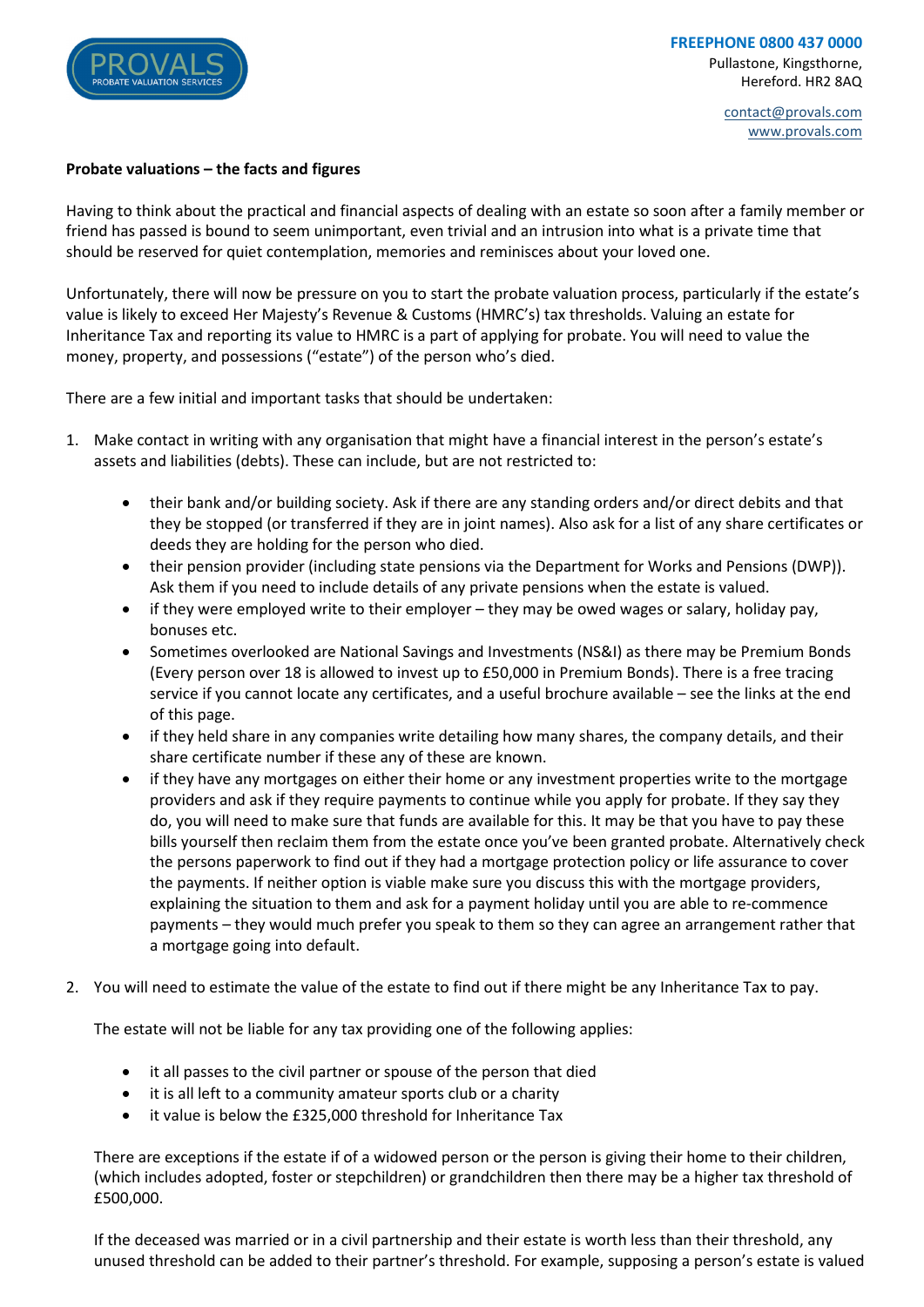at £200,000, the balance of £125,000 will pass to their partner, increasing their threshold to £450,000.

To estimate the total value of the estate you will need to:

- total the value of the things the person owned (their assets).
- if they made any gifts such as cash or items of value in the seven years before they died these must also be totalled and included in the estate's value. There is a £3,000 annual exemption.
- also include the value of any trusts in which the person had a beneficial value.

Once you reach this stage you can estimate the estate's value after allowing for any liabilities such as mortgages, overdrafts, credit card bills, personal loans, christmas clubs etc. The estimate only needs to be accurate enough for you to believe the estate has a tax liability, but you'll need accurate valuations if the estate does owe any tax.

3. We have included a few summary guidelines below to help you understand estate valuations. Please bear in mind that although it will cost money to do so, using the services of an experienced qualified legal advisor will make sure that all allowances are made use of to reduce any Inheritance Tax liability.

## **Valuing the assets:**

Start by listing the person's assets – things they owned that have a monetary value, these might include:

- their home
- any buildings, land, or other properties, including commercial buildings
- funds in building societies, banks, or ISA's plus any cash at their home including gold coins
- shares and stocks
- personal and household items including furniture, artwork, paintings, and jewellery but not clothes unless they are vintage (items such as autographed sports shirts, boxing gloves etc are similar to artwork so should be included)
- cars, caravans, boats, motorcycles, and other vehicles
- money they are owed such as wages/salary and refunds on household bills
- payments due upon death such as life insurance or lump sum "death benefit" from a pension
- overseas assets such as property, vehicles, personal possessions etc.

You should then be able to estimate of each of the above as of the date the person died. Personal items should be valued based on how much you would have got for them if you'd sold them on the open market as opposed to auction (usually lower, less costs and fees) or how much they would cost to buy "brand new" from a retail establishment.

Make sure you include all assets including those left to a civil partner, spouse, or charities, even though it is unlikely there will be any tax to be paid on them.

Provals have almost 60 years' experience of preparing probate valuations so will be able to help, advise and value in the vast majority of situations.

# **Valuing joint assets:**

Find out what was owned with someone else, and what percentage they owned. Depending on certain criteria, the rules for joint assets on how they are owned are:

- "joint tenants" ("joint owners" in Scotland)
- "tenants in common" (In Scotland this is known as "common owners")

### **Joint tenants**

Joint tenants automatically pass any assets to the other joint tenant if one of them dies.

If the asset such as land or property, was owned as a joint tenant with the person's civil partner or spouse the value of the asset should be divided in half.